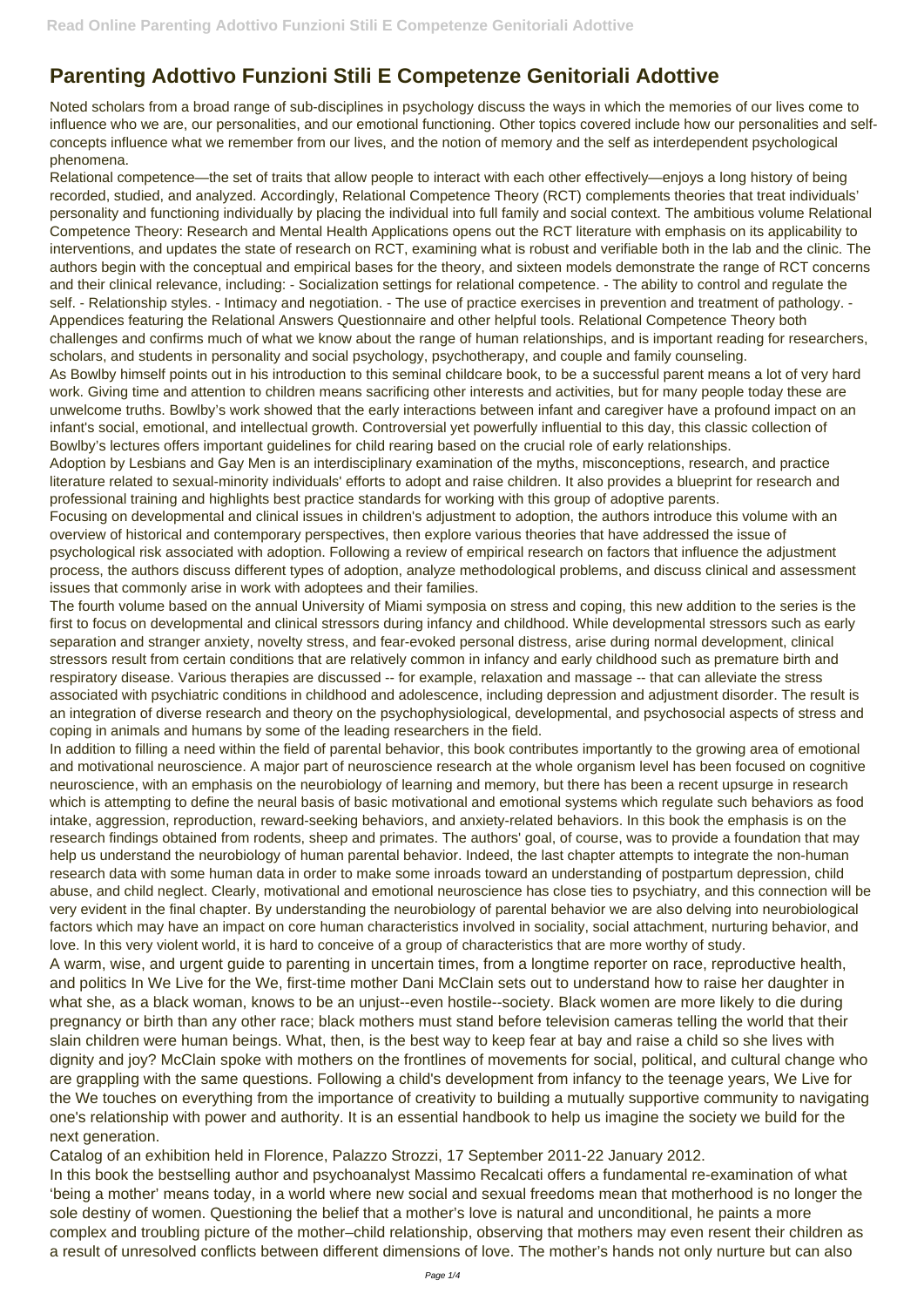potentially harm. Recalcati argues that it is precisely in these competing demands that motherhood fulfils its function: only if the mother is 'not-all-mother' can a child experience the absence that enables it to access the symbolic and cultural world. Recalcati cuts through conventional wisdom to offer a fresh perspective on the changing nature of motherhood today. An international bestseller, this book will appeal to a wide general readership, as well as to students and scholars of gender studies, psychoanalysis and related disciplines.

Mentalization is the capacity to perceive and interpret behavior in terms of intentional mental states, to imagine what others are thinking and feeling, and is a concept that has taken the psychological and psychoanalytic worlds by storm. This collection of papers, carefully edited by Fredric Busch, clarifies its import as an essential perspective for understanding the human psyche and interpersonal relationships. The book is divided into theoretical, research and clinical papers, reflecting how the investigators thoughtfully and purposefully pursued each of these goals. Those involved in identifying mentalization have also made consistent efforts to measure and research the concept. Thus, in addition to expanding the theoretical bases and implications of mentalization and identifying clinically useful applications, the authors describe research that scientifically grounds the concept. Mentalization addresses and expands upon a number of implications of mentalization. These include: What are the broader implications for mentalization with regard to social and evolutionary development? How does mentalization interdigitate with other psychoanalytic models? How is mentalization systematically assessed? What clinical correlates have been found? How do we understand variations in the capacity for mentalization, even within a given individual? What are the applications of mentalization in the clinical arena, including specific disorders? Readers of this volume will find their clinical work to be more productive and their view of the human psyche broadened.

Shows how changes in social and sexual mores in Western countries over the last three decades have decreased the number of babies born and adoptable, thus creating a new state of adoption for adoptive children and parents in North America.

Parenting adottivo. Funzioni, stili e competenze genitoriali adottiveGenitori sotto scaccoLa relazione con i figli nel rischio evolutivo e nei disturbi del neurosviluppoRaffaello Cortina Editore

The aim of this book is to illustrate a variant of the standard cognitive treatment for eating disorders. This therapy is based on the principle that assessing and treating the patient's process of worry and sense of control fosters greater understanding of the psychopathology of the eating disorder and increases the efficacy of cognitive treatment. The book is an edited collection of chapters that discuss the psychopathological roles played by control and worry in eating disorders, and provide a detailed description of the therapeutic protocol, which primarily focuses on the treatment of the cognitive factors of control and worry as core factor of a psychotherapy of eating disorders. In addition, the book shows contributions from other theorists in the field who have investigated the role of worry, preoccupation, and control, or who explore the connections between worry, control, and other emotional factors underlying eating disorders, such as perfectionism, self-esteem, and impulsivity.

First published in 1999. Routledge is an imprint of Taylor & Francis, an informa company.

Recent scientific studies have brought significant advances in the understanding of basic mental functions such as memory, dreams, identification, repression, which constitute the basis of the psychoanalytical theory. This book focuses on the possibility of interactions between psychoanalysis and neuroscience: emotions and the right hemisphere, serotonin and depression. It is a unique tool for professionals and students in these fields, and for operators of allied disciplines, such as psychology and psychotherapy.

What impels human beings to harm others--family members or strangers? And how can these impulses and actions be prevented or controlled? Heightened public awareness of and concern about what is widely perceived as a recent explosion of violence, on a spectrum from domestic abuse to street crime to terrorism has motivated behavioral and social scientists to cast new light on old questions. Many hypotheses have been offered. In this book Elizabeth Kandel Englander sorts, structures, and evaluates them. She draws on contemporary research and theory in varied fields--clinical and social psychology, sociology, criminology, psychiatry, social work, neuropsychology, behavioral genetics, and education--to present a uniquely balanced, integrated, and readable summary of what we currently know about the causes and effects of violence. Throughout, she emphasizes the necessity of distinguishing among different types of violent behavior and of realizing that nature and nurture interact in human development. There are no simple answers and many well-accepted "facts" must be challenged. This thoroughly revised and expanded second edition of Understanding Violence will be welcomed by all those concerned with violent offenders and their victims, and by their students and trainees. New chapters discuss: \*biological and psychological factors in violence; \*developmental and social learning factors in violence; and \*youth violence, including gang conflicts and school shootings. New coverage includes recent research on: \*children's use of violent video games and their relationship to violent or aggressive behavior--alcohol use and violence, and the role of alcohol and drugs in violent crime; \*the types and causes of sexual assault; \*spousal homicide, child abuse, and physical punishment; and \*social and cultural factors in violence. Updated statistics on frequencies and types of violent crimes are also incorporated. As a discipline, psychoanalysis began at the interface of mind and brain and has always been about those most basic questions of biology and psychology: loving, hating, what brings us together as lovers, parents, and friends and what pulls us apart in conflict and hatred. These are the enduring mysteries of life and especially of early development-how young children learn the language of the social world with its intertwined biological, genetic, and experiential roots and how infants translate thousands of intimate moments with their parents into a genuine, intuitive, emotional connection to other persons. Basic developmental neuroscience and psychology has also of late turned to these basic questions of affiliation: of how it is that as humans our most basic concerns are about finding, establishing, preserving, and mourning our relationships. These areas in broad strokes are the substance of mind and brain, and the last decade has brought much new science to the biology of attachment, love, and aggression. With contributions from leading investigators, this volume presents important theoretical and empirical advances in the study of adult attachment. Chapters take stock of the state of knowledge in the field and introduce new, testable theoretical models to guide future research. Major topics covered include stability and change of attachment orientations across the lifespan; influences of attachment on cognitive functioning; and implications for the ways individuals experience intimacy, conflict, caregiving, and satisfaction in adult relationships. Also explored are the ways attachment theory and research can inform therapy with couples and can further understanding of such significant clinical problems as PTSD and depression.

Violence is all around us; yet, despite its widespread prevalence, we remain unclear about its causes. In this book Felicity de Zulueta - begins Page 2/4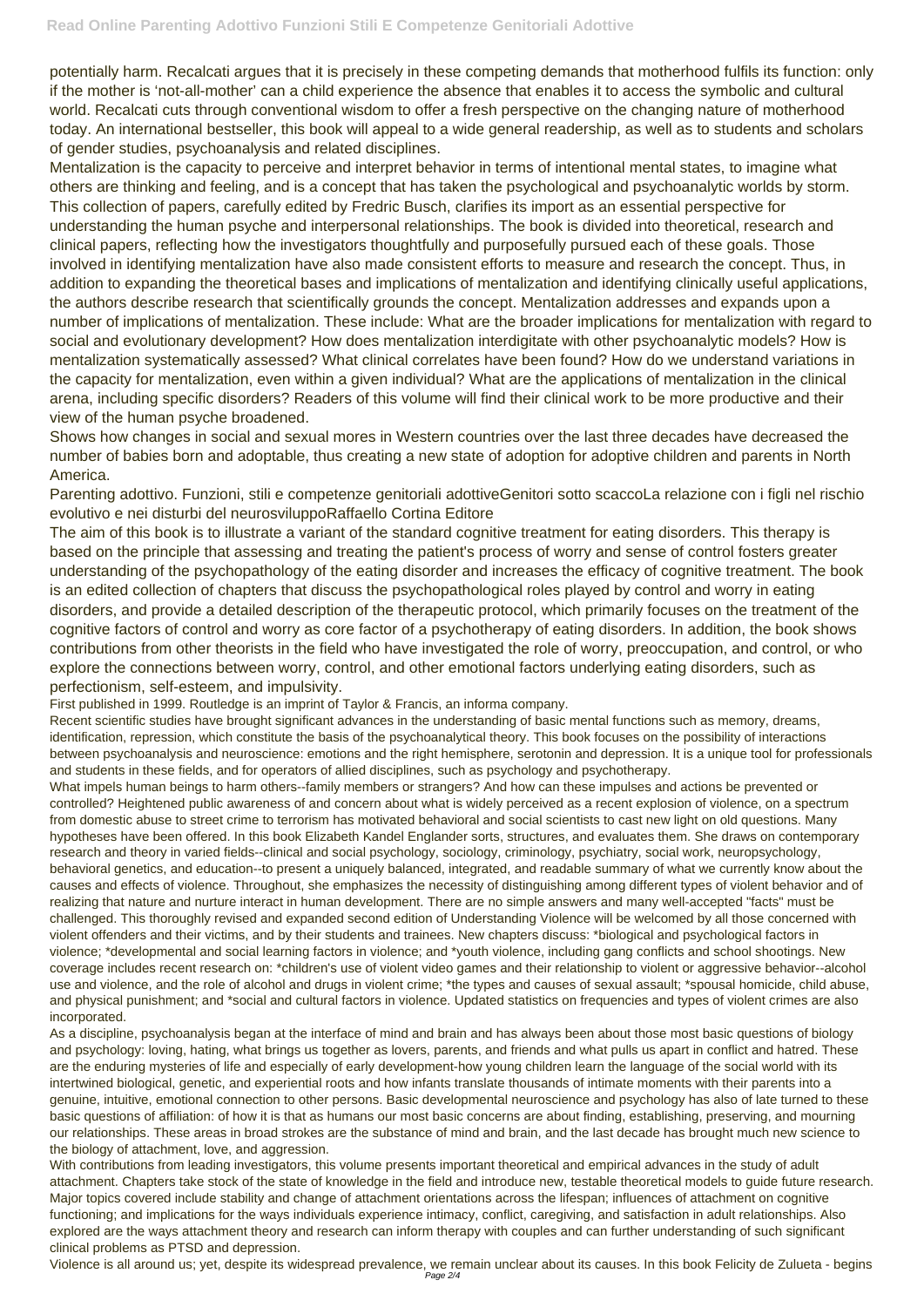by defining "violence" as distinct from "aggression", and then attempts to trace its origins, highlighting the polarization between those who believe mankind to be innately violent and those who see violence as the outcome of man's life experiences. As a result of her investigations, the author suggests that the current high level of violence may well be linked to the effects of childhood and adult trauma which appear to be far more widespread than has hitherto been acknowledged. These findings are relevant to understanding why "normal" people can become violent in certain conditions. This is a second edition and has been fully updated. A new chapter on terrorism has been added.

"Takes a lifespan approach with much greater emphasis on adulthood and 'old' age than many other developmental books. This reflects the continual increase in this portion of the population in present day society. Uses one central model (the 'challenge-risk' model) throughout to tie all the different stages of the lifespan together, making this topic much less confusing for students. Introduces other theoretical models where appropriate to provide a balanced view of approaches to the subject. Includes world-wide research findings and examples. Considers developmental psychology as an interdisciplinary topic, looking at motor, cognitive and social skills together rather than as unrelated topics." --Thomson.

La relazione affettiva tra un genitore e un figlio può costituire il fulcro di tutte le energie positive o l'anello più fragile dell'esperienza psicologica del bambino. Che cosa accade in presenza di un rischio o di un disturbo evolutivo? Quale nuovo equilibrio si crea tra un bambino che cresce con una difficoltà dello sviluppo e un adulto che deve riformulare il proprio ruolo genitoriale? Questo libro approfondisce le caratteristiche della relazione genitoriale all'interno di tre diverse dimensioni: nello sviluppo tipico con le sue trasformazioni e i suoi imprevisti, nel rischio evolutivo tra immaturità e atipie, nei disturbi del neurosviluppo tra le rappresentazioni e i vissuti di adulti e bambini che la patologia altera e modifica. Si rivolge a tutti coloro che lavorano in ambito psicologico, medico, riabilitativo e educativo in età evolutiva e a tutti i genitori che desiderano orientarsi tra le tante incertezze del proprio compito.

Four decades of contributions to personality theory and family practice have earned Luciano L'Abate a worldwide reputation for therapeutic insights. Now he expands on his pathbreaking relational theory of personality to apply it to the twenty-first-century family in all its configurations. Personality in Intimate Relationships showcases L'Abate's trademark elegant style and provocative ideas in his most accessible work to date. Based on Axes I and II of the DSM-IV, the book describes relationships along a readily identifiable continuum ranging from optimal functionality to severe pathology, linking the author's conceptual framework to specific diagnostic strategies, therapeutic interventions, and prevention programs. L'Abate's theory not only integrates individual and family theories and seemingly disparate schools of thought, but is also inclusive of nontraditional relationships—grandparent/grandchild dyads, adoptive families, same-sex couples, and others—that are often left out of the family literature. Among the key areas explored in the book: • Selfhood and self-differentiation • Confrontation and sharing of hurt feelings • Negotiating, bargaining, and problem-solving • Dealing with distance and closeness • Intimacy and the ability to love In addition, the reader is referred to complementary online appendices that supply helpful questionnaires, workbooks, and ideas for further applications. Personality in Intimate Relationships offers fresh perspective to all frontline practitioners as well as investigators in this area. It is also ideal for graduate courses in abnormal psychology and personal development. 1305.230

Attachment Theory is one of the most important theoretical developments in psychoanalysis to have emerged in the past half-century. It combines the rigorous scientific empiricism of ethology with the subjective insights of psychoanalysis, and has had an enormous impact in the fields of child development, social work, psychology, and psychiatry. This is the first known book to appear which brings together John Bowlby and post-Bowlbian research and shows how the findings of Attachment Theory can inform the practice of psychotherapy. It also provides fascinating insights into the history of the psychoanalytic movement and looks at the ways in which Attachment Theory can help in the understanding of society and its problems.

The book examines the major issues in perinatal clinical psychology with the presence of theoretical information and operational indications, through a biopsychosocial approach. The multiplicity of scientific information reported makes this book both a comprehensive overview on the major perinatal mental health disorders and illnesses, and a clinical guide. It covers perinatal clinical psychology through a journey of 15 chapters, putting the arguments on a solid theoretical basis and reporting multiple operational indications of great utility for daily clinical practice. It has well documented new evidence bases in the field of clinical psychology that have underpinned the conspicuous current global and national developments in perinatal mental health. As such, it is an excellent resource for researchers, policy makers, and practitioners – in fact, anyone and everyone who wishes to understand and rediscover, in a single opera, the current scientific and application scenario related to psychological health during pregnancy and after childbirth.

The mainstream upper-level undergraduate textbook designed for first courses in Developmental Psychopathology Developmental Psychopathology provides a comprehensive introduction to the evolving scientific discipline that focuses on the interactions between the biological, psychological, behavioral, and social contextual aspects of normal and abnormal human development. Designed for advanced undergraduates and early graduate students with no previous engagement with the subject, this well-balanced textbook integrates clinical knowledge and scientific practice to help students understand both how and why mental health problems emerge across the lifespan. Organized into four parts, the text first provides students with essential background information on traditional approaches to psychopathology, developmental psychopathology (DP), normal development, and insecure attachment. The next section addresses attentiondeficit/hyperactivity disorder (ADHD), autism spectrum disorder (ASD), and other problems emerging in childhood. Part III covers problems that arise in adolescence and young adulthood, such as depression, suicide, eating disorders, and schizophrenia. The text concludes with a discussion of special topics such as the relation between pathopsychological issues and divorce, separation, and loss. Each chapter includes a visual demonstration of the DP approach, a clinical case, further readings, and discussion questions. Developmental Psychopathology: Presents a coherent organization of material that illustrates the DP principle of cutting across multiple levels of analysis Covers common psychopathological problems including antisocial behavior, substance use disorders, fear and anxiety, and emerging personality disorders Features integrative DP models based on the most recent research in psychopathological disorders Provides instructors with a consistent pedagogical framework for teaching upper-level students encountering the discipline for the first time Developmental Psychopathology is the perfect textbook for advanced undergraduate or graduate courses in Child Psychopathology, Abnormal Child Psychology, Clinical Psychology, and Family Dynamics and Psychopathology.

KINSHIP FOSTER CARE: POLICY, PRACTICE, AND RESEARCH assembles the thinking and research of experts from several professional fields concerning what has become the fastest growing type of substitute care for children in state custody. The editors have contributed the initial and concluding chapters of the book and the lead chapter in each of its three sections.

This book reviews the latest research in the field of autobiographical memory.

A detailed examination of the relationship between orality and literacy includes the traditions upon which they are based and the functions which they serve as well as the psychological and linguistic processes that influence them.

"Because of the thoughts behind this book, I have realized my complete self. I never knew how happy I could be. I am so thankful. Did I get that right, honey?" -The Author's Husband How to Raise a Husband is not your average "men are from one planet, women from another" kind of relationship book. Tonilyn Hornung offers an extremely personal collection of wisdom from six married women that's like advice from your very best (and most trusted) girlfriends. The stories shared are those that most wives tend to keep to themselves, inspiring the reader to rise to each challenge and learn more about themselves in the process. Through bonding over shared experience—never through "man